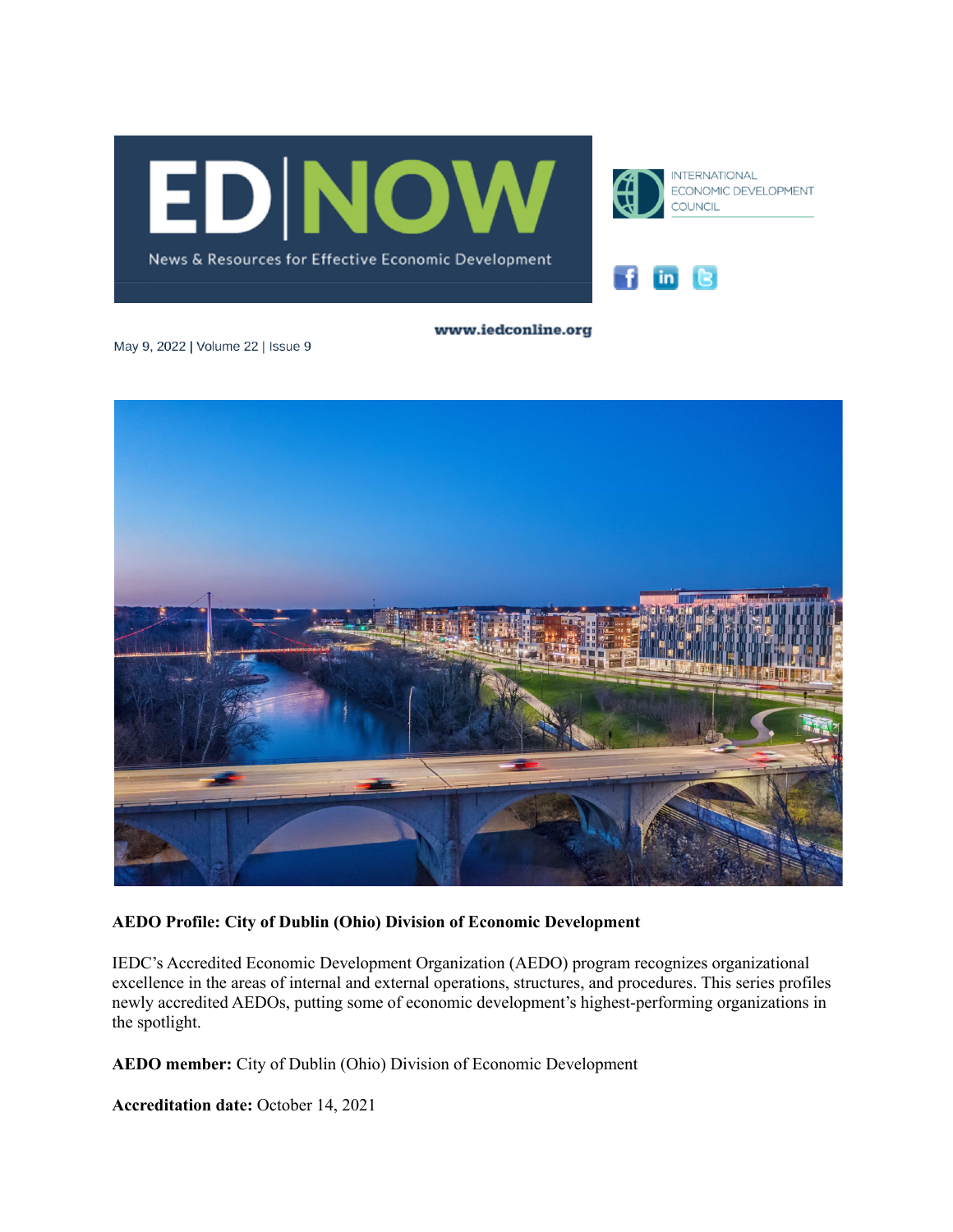**Mission statement:** We are and always have been a proud local democracy. In our service, we strive to provide the best quality of life and environment in which our residents and businesses can thrive. We seek to ally our proud traditions with the best innovations of the future.

**Vision statement:** A global city of choice. Vibrant. Innovative. Engaged.

**Geography served:** The City of Dublin is the largest Central Ohio suburb, located in the northwest part of Columbus.

**Population served:** More than 50,000 residents, 70,000 corporate citizens, and 4,300 businesses

**Organizational structure:** The division is governed by and answerable to the Dublin City Council, and reports to the deputy city manager / chief finance and development officer who reports to the city manager.

**Budget:** The division has an operating budget of \$1,551,500. Additionally, the division budgets \$3,000,495 for incentive costs and certain programs such as Dublink(fiber), grants, and other special programs. The division is solely funded by the City of Dublin.

**Strategic focus:** Create distinctive development nodes, streamline processes and make them more predictable, nurture the growth of targeted industry clusters, and foster sustainable partnerships to catalyze value-added collaborations

**Highlighted accomplishments:** The division highlighted five projects successfully completed within the past three years.

- Cardinal Health, which employs 4,800, consolidated multiple office locations into a vacated 400,000-square-foot office building.
- Hagerty Insurance chose Dublin after conducting an 800-city search for a new office location, creating 127 new jobs.
- Quantum Health considered Columbus, Nashville, Dallas, and Phoenix, prior to selecting Dublin. The location will create 1,450 jobs and 500,000 square feet of office space utilization by 2025.
- Renaissance Tech was a 2013 startup in the Dublin Entrepreneurial Center. It has experienced rapid growth and sought assistance in relocating to a larger facility. The new location has enabled the company to grow to 17 employees, with a target of 25.
- Veeva Systems Inc., a cloud-based software for the global life sciences industry headquartered in California, conducted an Ohio search to serve the Midwest market. This project met Dublin's criteria as a target-industry fast-growth company. Through aggressive site location and incentive assistance, the economic development division was able to negotiate an agreement to bring the company to Dublin. Veeva has exceeded all the employment goals put forth in the agreement.

# **Q&A with Sara O'Malley and Jenna Goehring, economic development administrators for the City of Dublin:**

# **What does the City of Dublin Division of Economic Development do particularly well?**

The City of Dublin Division of Economic Development serves more than 50,000 residents, 70,000 corporate citizens, and 4,300 businesses. Dublin encompasses nearly 25 square miles, including 10 million square feet of commercial space, 2,000 acres of available land, Ohio Job Ready Certified sites, and robust infrastructure.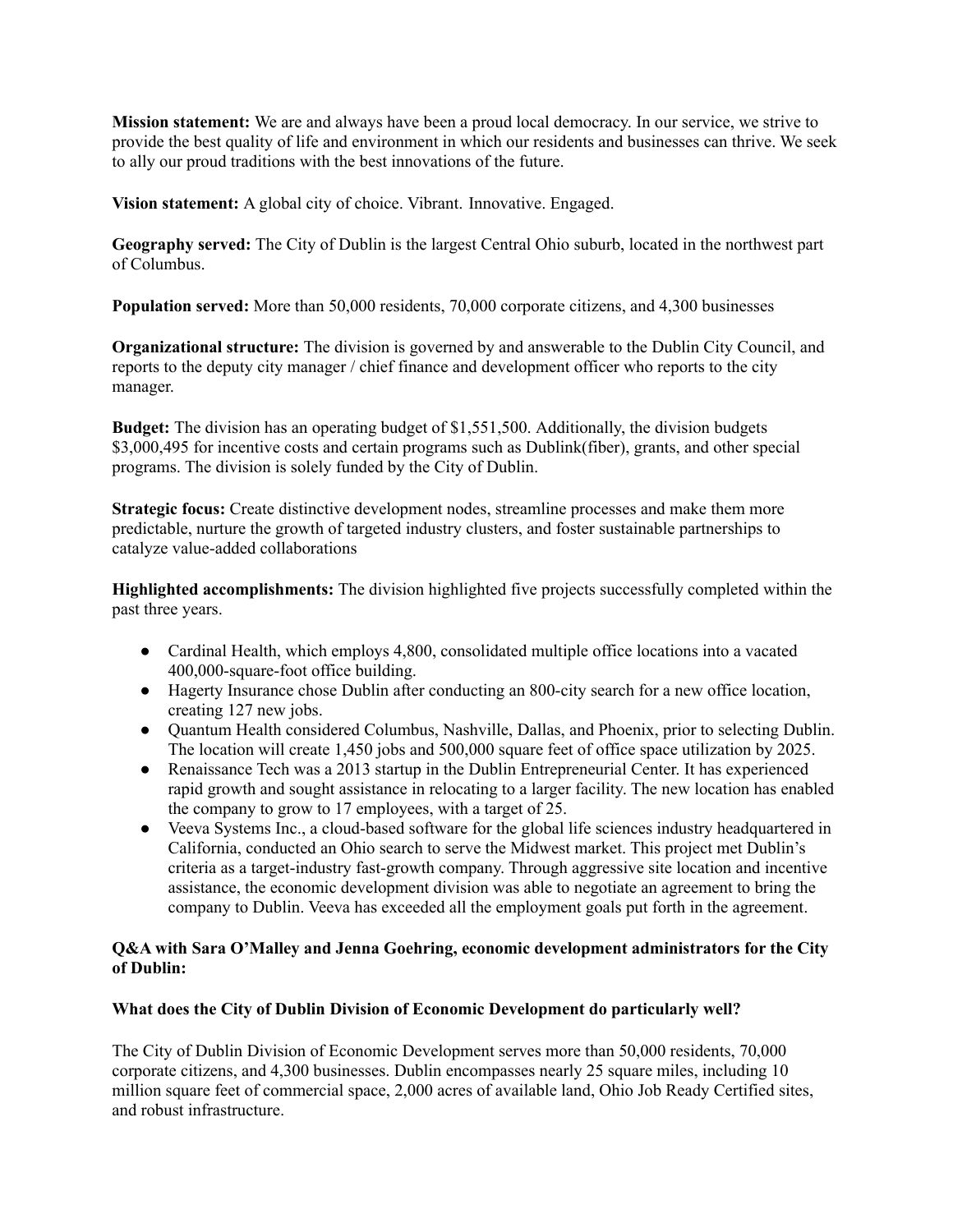The city is known as a leader in municipal innovations, including tax increment financing, Dublink Transport fiber optics, Wi-Fi deployment, and green initiatives. With a robust strategic plan, economic development initiatives are hyper-focused, solution-oriented, and customer service-driven to propel the success of businesses and the workforce.

## **What unique programs or initiatives does the City of Dublin Division of Economic Development carry out?**

The City of Dublin Division of Economic Development has been effective in executing programs and strategic initiatives through public-private partnerships such as the Bridge Street [District,](http://bridgestreet.dublinohiousa.gov/) economic development agreements, and economic incentive agreements, to retain and attract businesses and build partnerships with existing and incoming businesses.

The City of Dublin has a [website](https://www.econdev.dublinohiousa.gov/) that serves as a resource hub for businesses. The site features easy access to loan information, workforce development resources, infrastructure and property information, and incentives. Additionally, Dublink [Transport](https://www.econdev.dublinohiousa.gov/dublink-broadband), a globally recognized broadband connection program sponsored by the city, is available to businesses at no cost. It connects companies to high-speed data from their office to a local carrier-neutral data center. This has been a highly effective economic development tool for Dublin and an excellent amenity for businesses, saving them time and money. The city has also partnered with SHARE Mobility to offer the Dublin [Connector,](https://sharemobility.com/dublin/) a last-mile shuttle service from all Central Ohio Transit Authority bus stops in the city to our businesses.

[Bridge](https://www.bridgepark.com/) Park is the newest and only walkable mixed-use community in downtown Dublin. Spanning more than 30 riverfront acres, the project features housing, restaurants, retail, Class A office space, entertainment venues, hotels, a conference center, and multiple green spaces. Bridge Park connects a series of vibrant neighborhoods via a new urban public street network.

# **What is a challenge facing the City of Dublin, and how does the economic development division work to address it?**

The pandemic in combination with changing workforce dynamics have exposed potential risks of disruptive change. The City of Dublin remains committed to serving our existing industry clusters in the areas of corporate headquarters and managing offices; business services; information technology; medical, biosciences, and healthcare; R&D; logistics; and automotive. Post-pandemic, the medical and life sciences industry is emerging ahead of the others, encompassing most of the economic development projects in the current pipeline.

The city is also promoting and continuing to expand highly digital and connected coworking spaces, innovation hubs, and other community infrastructure. These are attractive to companies in decentralized operations models, and in-demand by workers as local hybrid work options.

Despite the effects of the pandemic, the City of Dublin remains a regional leader in traded-industry jobs and overall employment base.

## **Why did the City of Dublin decide to pursue AEDO accreditation?**

The economic development division has a metrics-based strategy that the team continues to refine to match current and future workplace, job, and economic trends. AEDO accreditation recognizes the team's